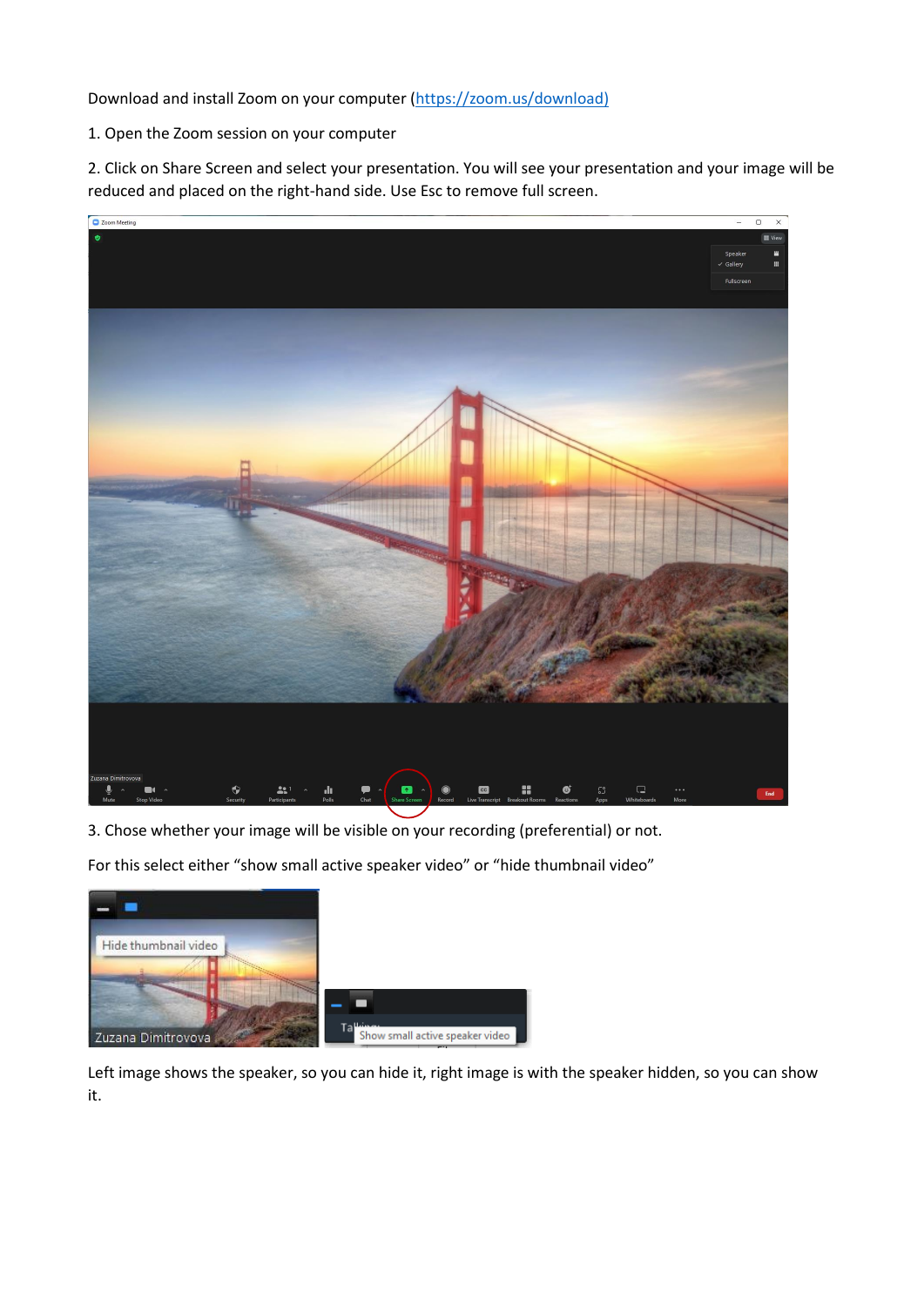4. Make sure that no external noise will affect your recording.

Click on "More" and select "Record on this Computer" (or "Record to the Cloud")

| B<br>$z$<br>Dimitrovova<br>More                                                                                                         | □<br>×                 |
|-----------------------------------------------------------------------------------------------------------------------------------------|------------------------|
| Record on this Computer<br>Record to the Cloud                                                                                          | $Alt + R$<br>$Alt + C$ |
| <b>Live Transcript</b><br><b>Breakout Rooms</b><br><b>Reactions</b><br><b>Start Focus Mode</b>                                          |                        |
| Live on Facebook<br>Live on Workplace by Facebook<br>Live on YouTube<br>Live on Twitch<br>Live on Custom Live Streaming Service         |                        |
| Disable Annotation for Others<br><b>Hide Names of Annotators</b><br>Hide Video Panel<br>Hide Floating Meeting Controls Ctrl+Alt+Shift+H |                        |
| Share sound<br>Optimize for video clip                                                                                                  |                        |
| Meeting Info<br>End                                                                                                                     | $Alt + O$              |

5. Start your presentation.

You can pause and resume recording if necessary.

6. Stop recording when finished

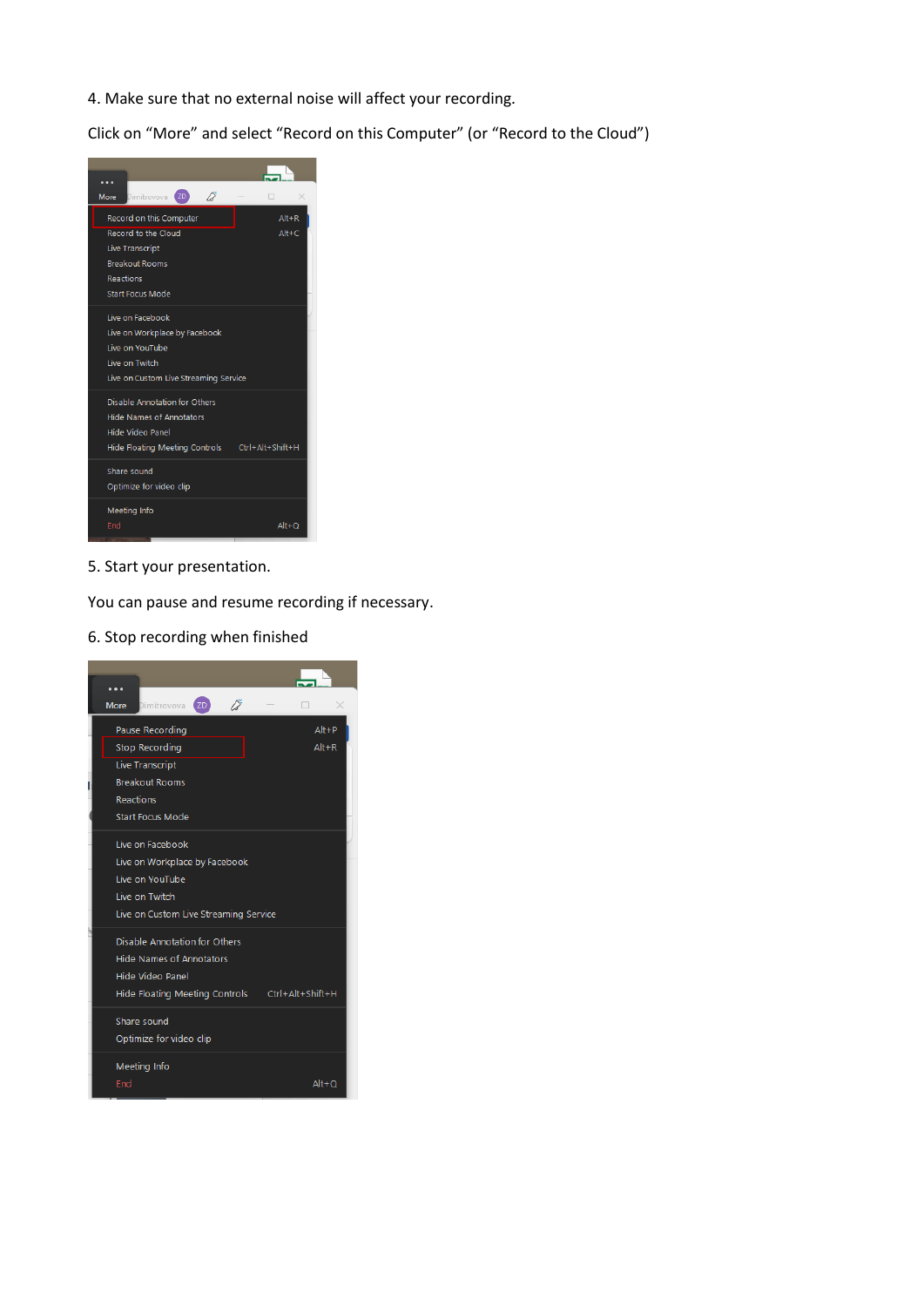## 7. Stop share and click on "End"



# 8. Click on "End Meeting for All"